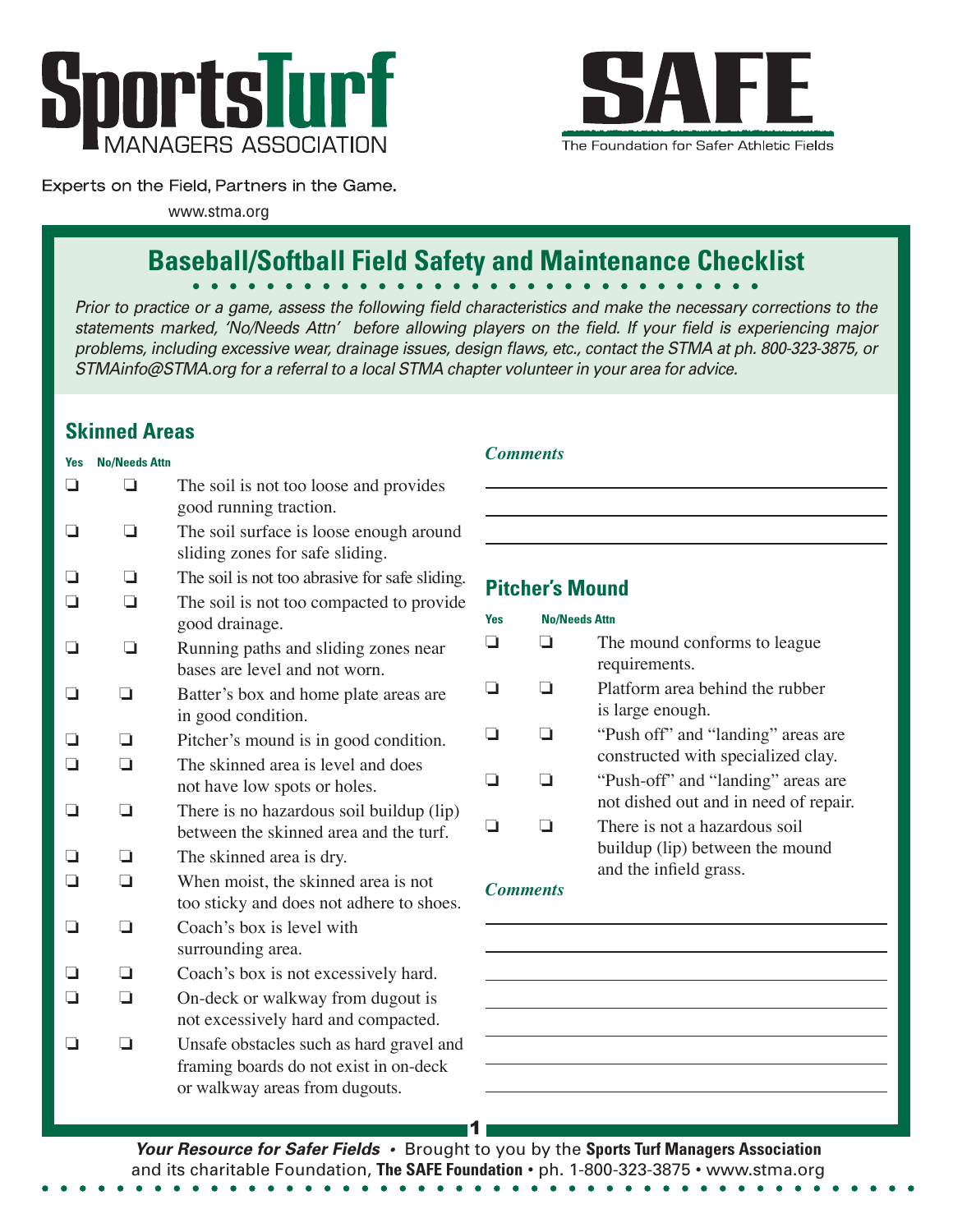# **Baseball/Softball Field Safety and Maintenance Checklist**

# **Playing Surface**

### **Yes No/Needs Attn**

- $\Box$  Maintenance equipment, such as rakes, hoes, etc. have been removed from the field.
- $\Box$   $\Box$  Litter and unsafe debris have been removed from the field and player/ spectator areas.
- $\Box$  The sprinkler heads should be installed as per manufacturer's recommendations with no protrusions on the playing surface.
- $\Box$  If there is an irrigation system, it is timed correctly to irrigate the appropriate amount of time prior to play.
- $\Box$  The field was constructed according to recommended industry specifications.

## *Comments*

## **Turf Areas**

## **Yes No/Needs Attn**  $\Box$  There is at least 75 percent coverage of turfgrass on the field.  $\Box$  There are no bare spots with a hard soil surface exposed.  $\Box$  Soil is well drained with no standing water.  $\Box$   $\Box$  Turfgrass is uniform in color, height and density.  $\Box$   $\Box$  Turfgrass has strong root system, limiting "blow-outs."  $\Box$   $\Box$  There are no weeds with thorns, bristles or burrs.  $\Box$  There are no holes or mounds made by moles, gophers, or other animals.  $\Box$   $\Box$  There are no ruts or trenches caused by equipment use or field wear.  $\Box$   $\Box$  There has been communication between the maintenance staff and coach/facility user.

### *Comments*

## **Bases and Anchoring**

| <b>Yes</b>      |   | <b>No/Needs Attn.</b>                                                         |  |
|-----------------|---|-------------------------------------------------------------------------------|--|
|                 |   | The base coverings do not have unsafe.                                        |  |
|                 |   | rips or gouges.                                                               |  |
|                 | H | The base framework or hardware                                                |  |
|                 |   | is not loose or damaged.                                                      |  |
|                 |   | The base ground stake is safely below<br>the surface grade.                   |  |
|                 |   | The base ground stake is firmly secured                                       |  |
|                 |   | in its concrete footing.                                                      |  |
|                 |   | The base, ground stake and its footing                                        |  |
|                 |   | are installed according to the                                                |  |
|                 |   | manufacturer's requirement.                                                   |  |
|                 |   | The bases seat properly with the ground<br>elevation and are seated securely. |  |
|                 |   | The concrete footings will not twist out                                      |  |
|                 |   | of place in the ground.                                                       |  |
|                 |   | The surface of home plate is level with                                       |  |
|                 |   | the surrounding surface.                                                      |  |
|                 |   | The pitcher's rubber is level with the                                        |  |
|                 |   | surrounding surface and is secured                                            |  |
|                 |   | safely in the ground.                                                         |  |
| <b>Comments</b> |   |                                                                               |  |

**Your Resource for Safer Fields •** Brought to you by the **Sports Turf Managers Association**  and its charitable Foundation, **The SAFE Foundation** • ph. 1-800-323-3875 • www.stma.org